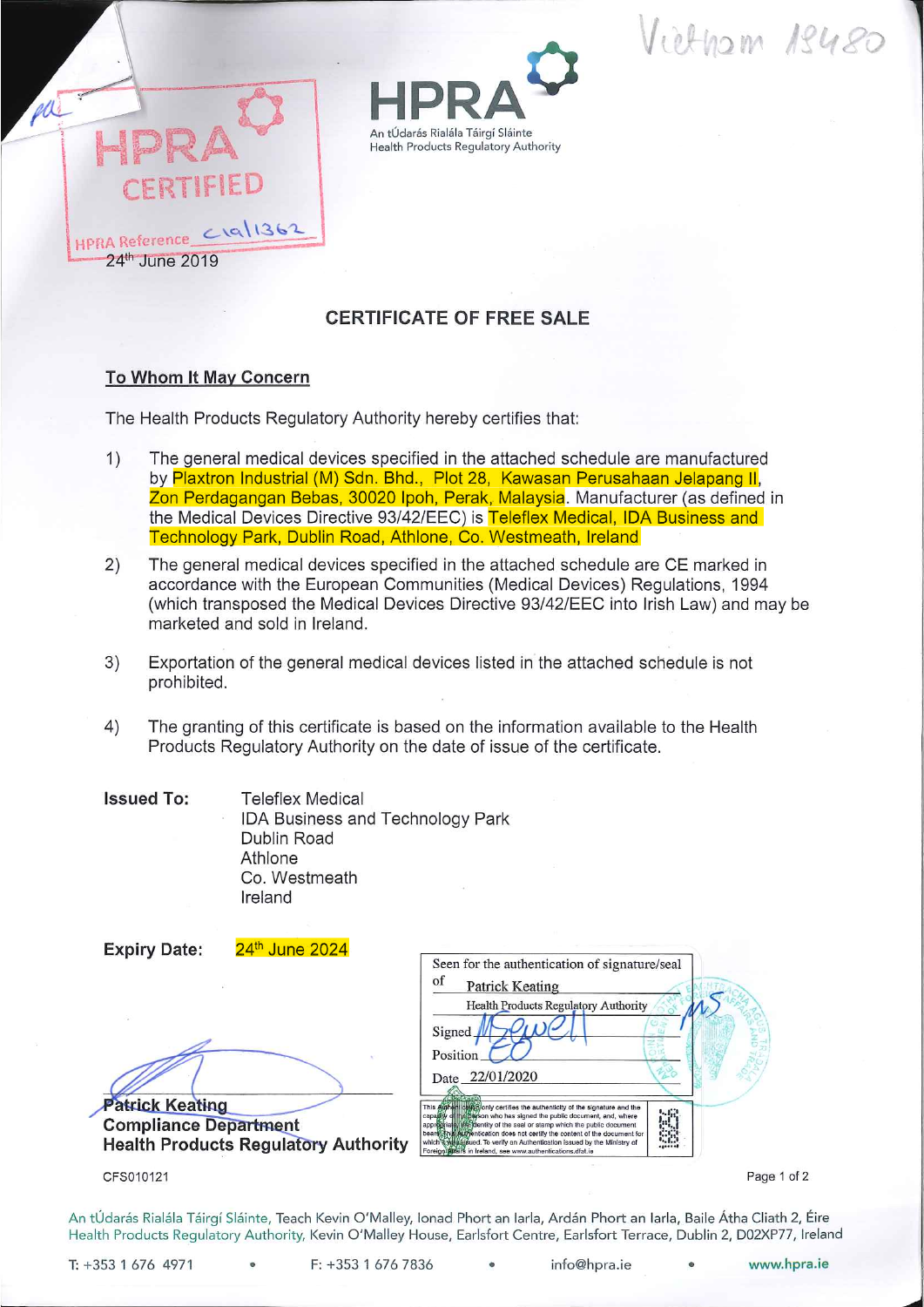

ltem Numberl<br>125010